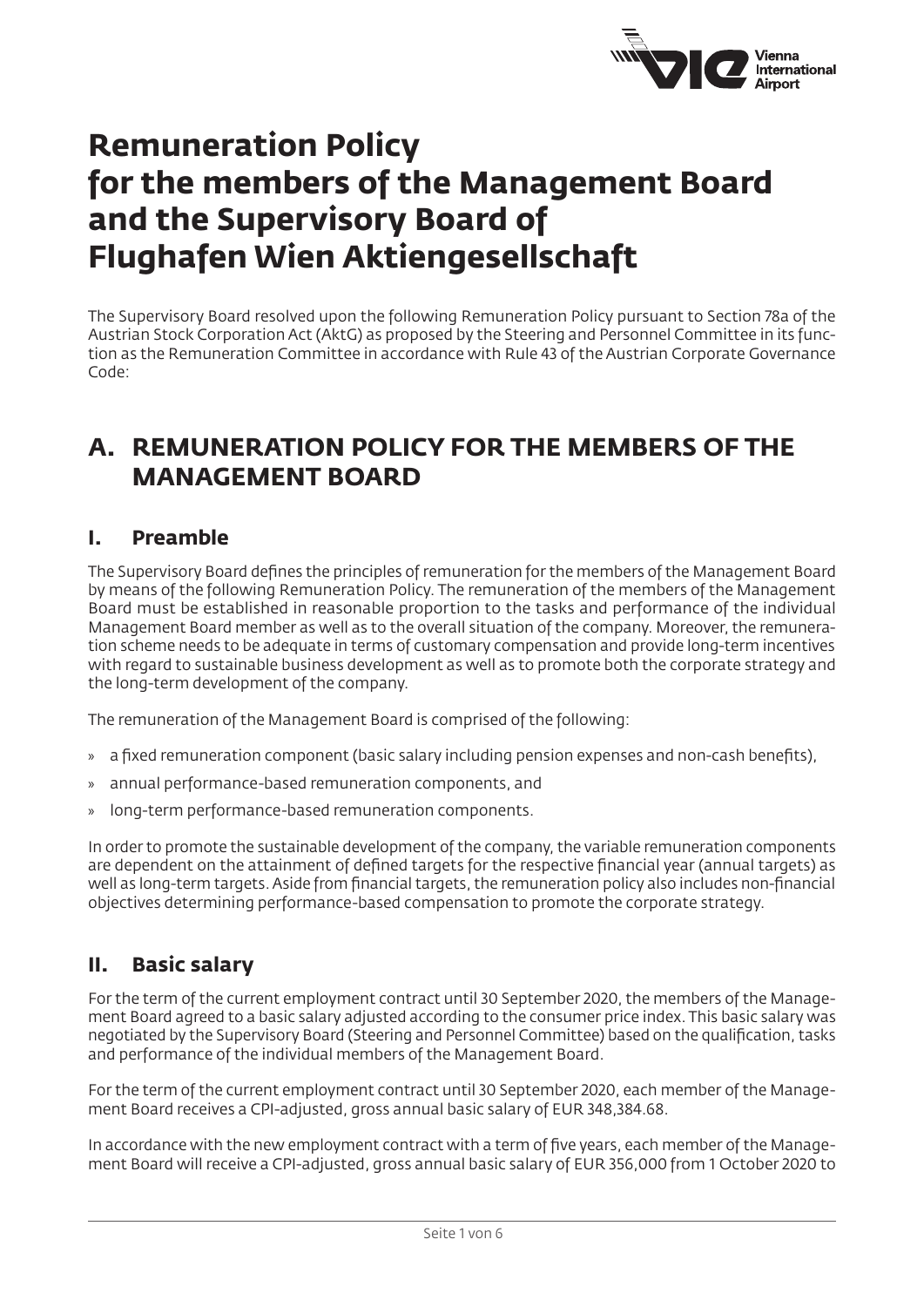

30 September 2025. In addition, the Management Board has waived 10 per cent of its basic salary since the establishment of the short-time work scheme.

### **III. Performance-based remuneration**

Aside from their basic salary, the members of the Management Board receive a bonus related to performance and success ("**performance-based remuneration**").

The performance-based remuneration scheme currently includes an annual component related to the results of the respective financial year as well as a long-term component related to the attainment of targets set for several years.

The annual performance-based remuneration component may amount to up to 50 per cent of the gross annual basic salary in the respective financial year. The long-term performance-based remuneration component may amount to up to 50 per cent of the gross annual basic salaries in the performance period. In sum, the performance-based remuneration is capped at 100 per cent of the gross annual basic salary.

The target agreements with the Management Board determining performance-based remuneration are negotiated by the Steering and Personnel Committee. In required coordination with the Management Board, the Steering and Personnel Committee resolves upon the target agreement for the respective performance period in accordance with the Remuneration Policy.

Performance-based remuneration is designed to ensure a balanced approach between short-term target attainment, long-term success and the sustainable creation of value. It serves as an incentive to implement a balanced and success-oriented corporate strategy.

Moreover, the employment contract with the members of the Management Board stipulates as follows: If the basis for variable remuneration proves to be incorrect after payment is made, the respective Management Board member is obliged to return the resulting difference to the current basis for variable remuneration in full.

#### **a. Annual variable remuneration (up to 50 per cent of the gross annual basic salary)**

The Steering and Personnel Committee negotiates the targets for the respective financial year with the Management Board at the beginning of each financial year. In light of the crisis-related travel restrictions in the financial year 2020, both sides agreed on the implementation of a cost-saving programme as well as the reduction of investments with clearly defined targets, including reductions in case of non-fulfilment with regard to the agreed targets and a lower limit without any payment of performance-based remuneration. The upper limit of variable compensation is defined by the capped annual performance-based remuneration at up to 50 per cent of fixed remuneration. As the company intends to receive financial support from the emergency aid fund of the Austrian federal government, the bonus payment for 2020 will be reduced to 50 per cent of the agreed bonus payment for 2019 in accordance with the emergency aid guidelines. The Steering and Personnel Committee may negotiate supplementary or otherwise appropriate success parameters with the Management Board in subsequent years (e.g. Group net profit for the period as a target) as it sees fit in the interest of the company.

The Steering and Personnel Committee ensures that the agreed annual variable remuneration promotes the corporate strategy as well as long-term development of the company by defining ambitious financial performance targets as well as a corresponding incentive to increase the profitability of the company.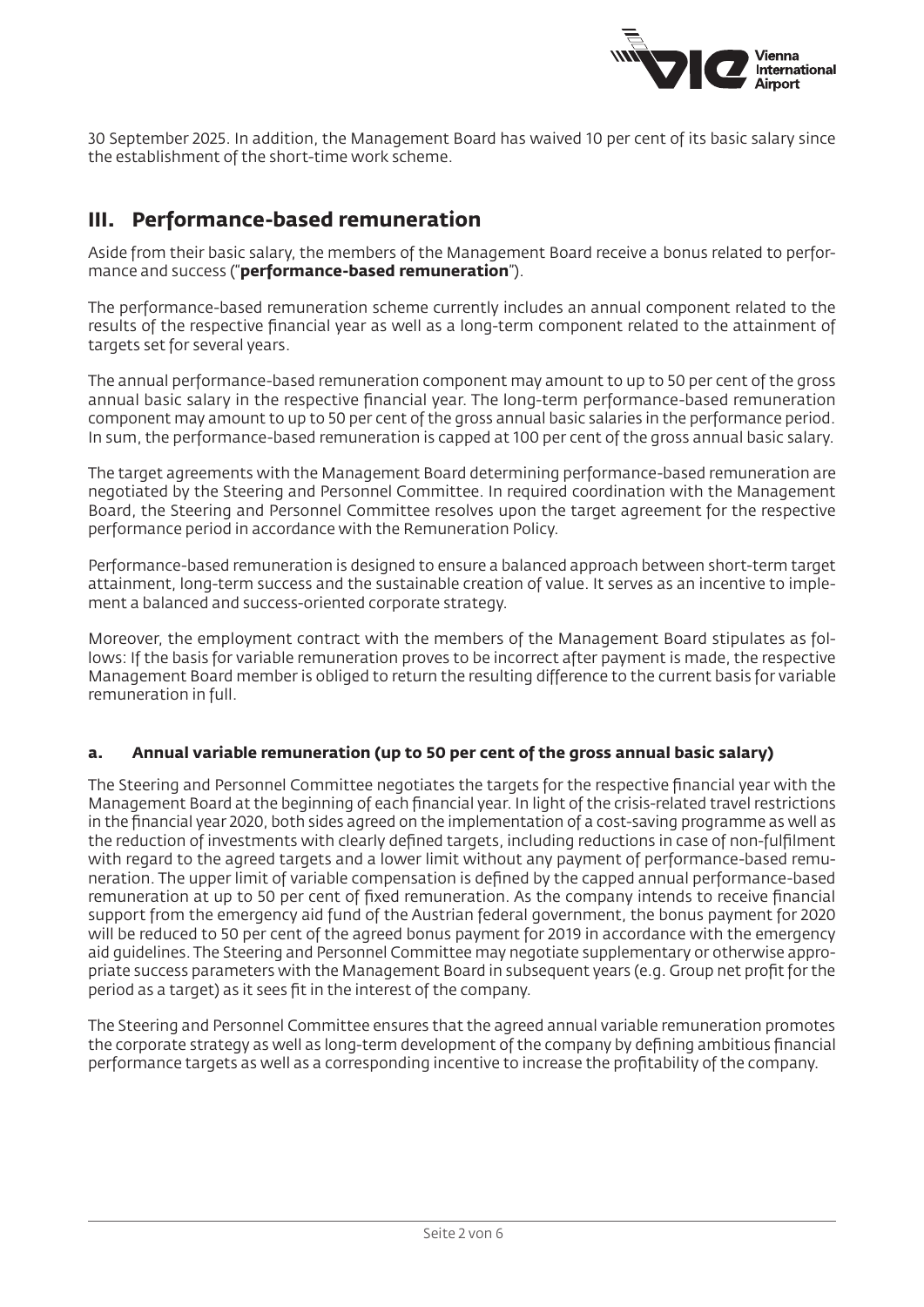

#### **b. Long-term variable remuneration (up to 50 per cent of the gross annual basic salary for each year within the performance period)**

The long-term targets are currently defined for a period of three years based on several weighted criteria. The Management Board and the Steering and Personnel Committee agreed on the following criteria for the current long-term period until 2021:

» **Liquidity management (weighting 33 1/3%)**

The Supervisory Board negotiates an ambitious target value that needs to be defined at the end of the financial years 2020 and 2021 in order to ensure the liquidity of the company. While falling below this target value results in a bonus reduction, there is also a lower limit to define the minimum target value for any bonus to be paid at all.

» **Modernisation of Terminal 2 completed according to cost and time plan (weighting 33 1/3%)** This operational target is fully attained when the modernisation of Terminal 2 is completed according to the cost and time schedule; the original cost and time schedule has already been adjusted due to COVID-19. The Supervisory Board set up corresponding reductions in case of any delays or cost overruns, going as far as entirely cancelling the bonus.

#### » **Restructuring target (weighting 33 1/3%)**

The Supervisory Board negotiates the development and implementation of a cost-saving as well as efficiency enhancement programme; this also includes streamlining the organisation and presenting the programme as well as a detailed implementation roadmap to the Supervisory Board.

If the targets are attained within the financial year in the performance period, the members of the Management Board receive an advance payment of half the long-term variable remuneration. All other payments are postponed and made at the end of the performance period. The members of the Management Board are obliged to return any advance payments that exceeded the calculated variable remuneration with regard to target attainment at the end of the performance period.

Long-time variable remuneration promotes the corporate strategy as well as the long-term development of the company by providing incentives to ensure a positive financial as well as non-financial business development and the attainment of strategically significant, operational targets.

The Steering and Personnel Committee may negotiate supplementary, adjusted or otherwise appropriate success parameters with the Management Board (e.g. EBIDTA margin, dividend, service quality assessment etc.) as it sees fit in the interest of the company.

The Management Board does not receive any share-based remuneration.

### **IV. Other benefits**

The members of the Management Board are granted the following other benefits to ensure a customary and competitive overall remuneration.

#### **Additional pension scheme**

The company pays 15 per cent of the Management Board member's annual remuneration (basic salary plus performance-based remuneration) into a pension fund (contribution-oriented commitment to a pension fund). These contributions are non-forfeitable.

#### **Continued remuneration in case of sickness**

If sickness results in incapacity to work, the company grants the member of the Management Board continued payment of the basic salary to the legally provided extent for employees.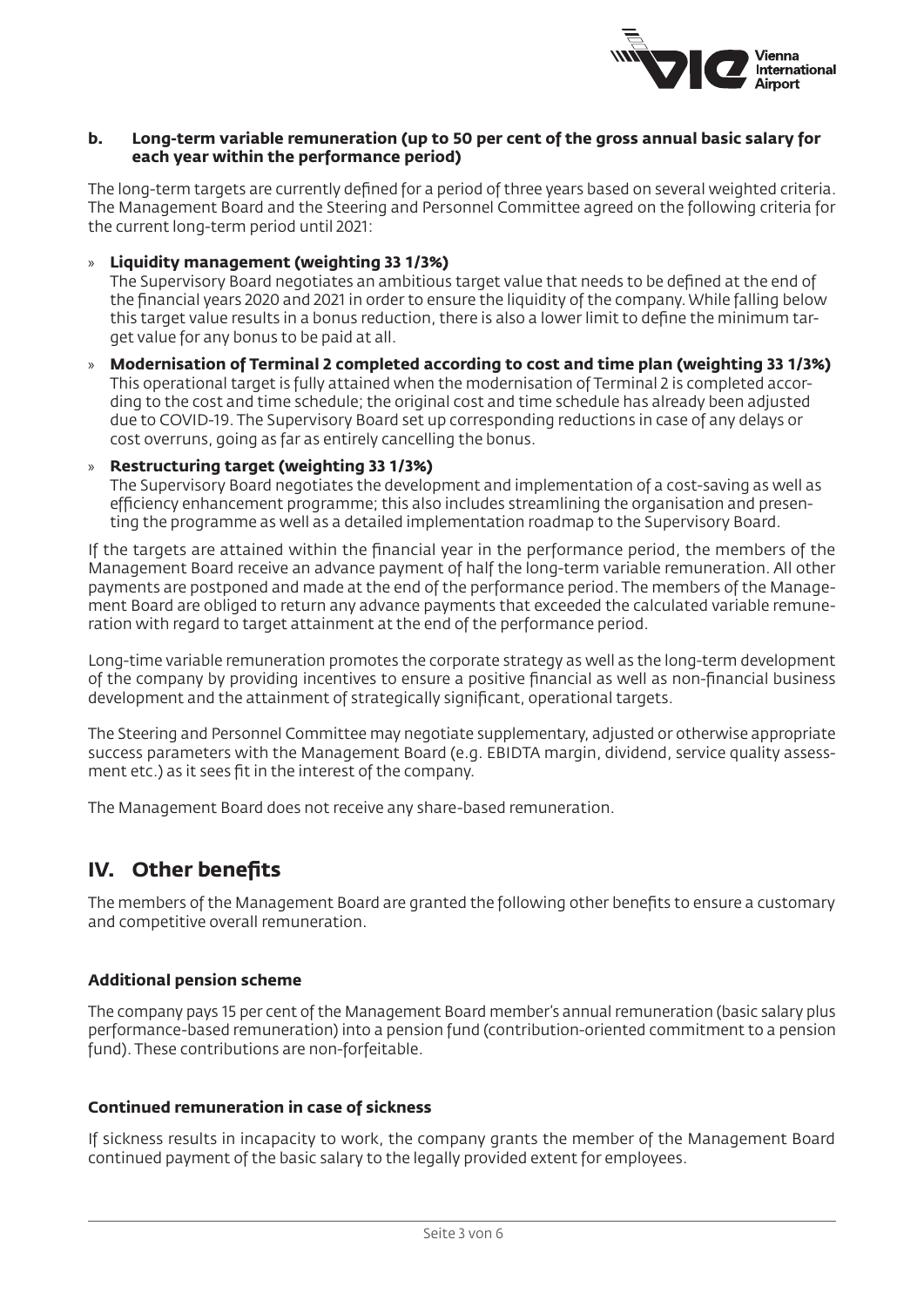

#### **Sick pay contributions**

If a member of the Management Board is entitled to sick pay from their statutory health insurance, the company will contribute to their sick pay in the amount of the difference between their sick pay and their basic salary for the duration of six months instead of their continued remuneration.

#### **Company car**

Management Board members are entitled to a company car of upper midsize class and a driver. The company car may also be used for (driving from their place of residence or holiday to their place of employment and back as well as for) private purposes. Any additional taxable amounts are to be borne by the Management Board.

The costs of operating and using the company car are borne by the company.

Aside from legal liability insurance, the company also takes out comprehensive and passenger insurance with appropriate coverage.

The target period for company cars to be used before acquiring a new vehicle is four years.

#### **Insurance benefits**

The company has taken out legal expense insurance, accident insurance and D&O insurance on behalf of the members of the Management Board. The respective insurance premiums are to be paid by the company. The insurance coverage of the D&O insurance is determined in keeping with the market and with regard to the size and risks of the company. The accident insurance coverage is based on the amount of two annual gross basic salaries.

#### **Business trips**

Miles earned for business trips as members of frequent-flyer programmes may also be used for private purposes.

#### **Vacation**

Members of the Management Board are entitled to an annual holiday leave of 36 working days.

### **V. Information on terms of office and the termination of Management Board contracts**

All current Management Board contracts were concluded for the maximum legal period of five years.

The new Management Board contracts of the two current members of the Management Board enter into force on 1 October 2020 and end on 30 September 2025. The term of office may be reduced to three years by decision of the Supervisory Board no later than 30 September 2022. Moreover, the members of the Management Board may be removed from office in accordance with the Austrian Stock Corporation Act (AktG).

In the event of an effective premature termination of a Management Board member, any claims of compensation in accordance with rule 27a Austrian Corporate Governance Code are limited to no more than 24 monthly salaries. In the event of premature termination of a Management Board contract for any reason whatsoever, the Management Board member is not entitled to any severance payments.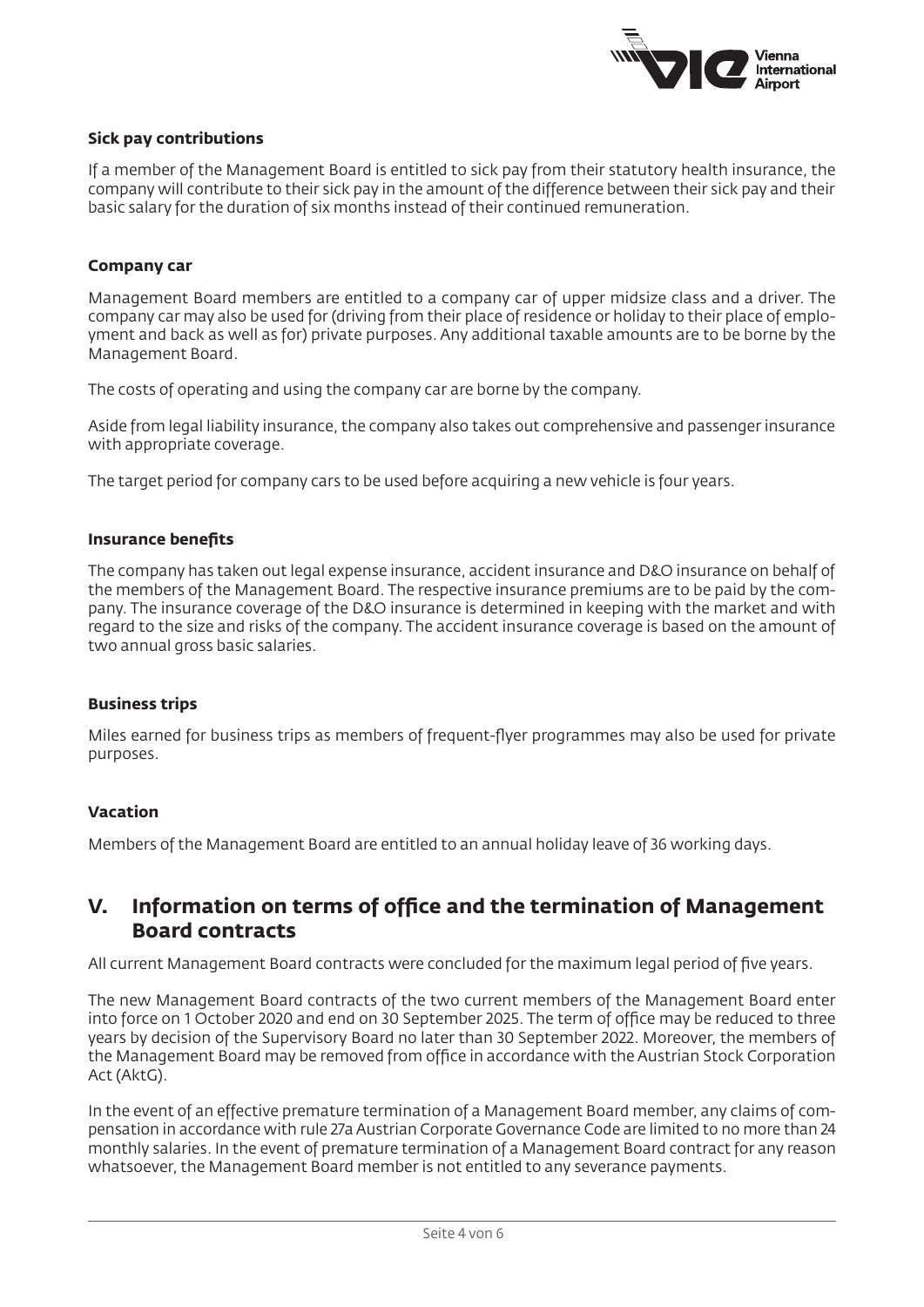

### **VI. Remuneration and employment conditions for employees**

When preparing the Remuneration Policy, the Supervisory Board took into account that the employees of the company hold a significant share in the company by means of the employee foundation. Therefore, the employees of the company have a direct stake in the sustainable increase of shareholder value through profit distribution as well as in ambitious business development reflected in the share price of the company. In other words, the Remuneration Policy is also intended to align the interests of employees with the interests of the Management Board members.

Furthermore, the Supervisory Board took into account the average salary of employees in the company and established corresponding limits to Management Board salaries to make sure that both Management Board and employee salaries are in keeping with the market and remain in socially acceptable relation to each other.

### **VII. Deviation from the Remuneration Policy**

The company may temporarily deviate from this Remuneration Policy under extraordinary circumstances. Any deviations from the Remuneration Policy including an explanation as to the kind of extraordinary circumstances are to be reported to the Annual General Meeting.

Extraordinary circumstances are considered to be:

- » The unexpected resignation or dismissal for an important reason of a Management Board member, if the corresponding vacant position appears impossible to fill within the framework of this Remuneration Policy and the company is at risk of harm. In this event, the company may deviate from Sections II. and III. of this Remuneration Policy.
- » Changing the basis for calculating non-financial performance criteria, resulting in the company's inability to determine the attainment of targets, if the company is therefore legally obliged to define an equivalent substitute criterion together with the member of the Management Board. In this event, the company may deviate from the definition of the respective non-financial performance criterion, including the corresponding target agreement.

### **VIII.Definition and review of the Remuneration Policy**

The Steering and Personnel Committee prepares a draft remuneration policy in consultation with approved remuneration and legal advisors. The Steering and Personnel Committee pays particular attention to market-compliant remuneration and takes the remuneration schemes of comparable companies into account.

The Steering and Personnel Committee reviews the Management Board's attainment of agreed targets with regard to performance-based remuneration every year and considers such attainment in the definition of new target agreements. Special attention is paid to the definition of ambitious targets in line with the corporate strategy.